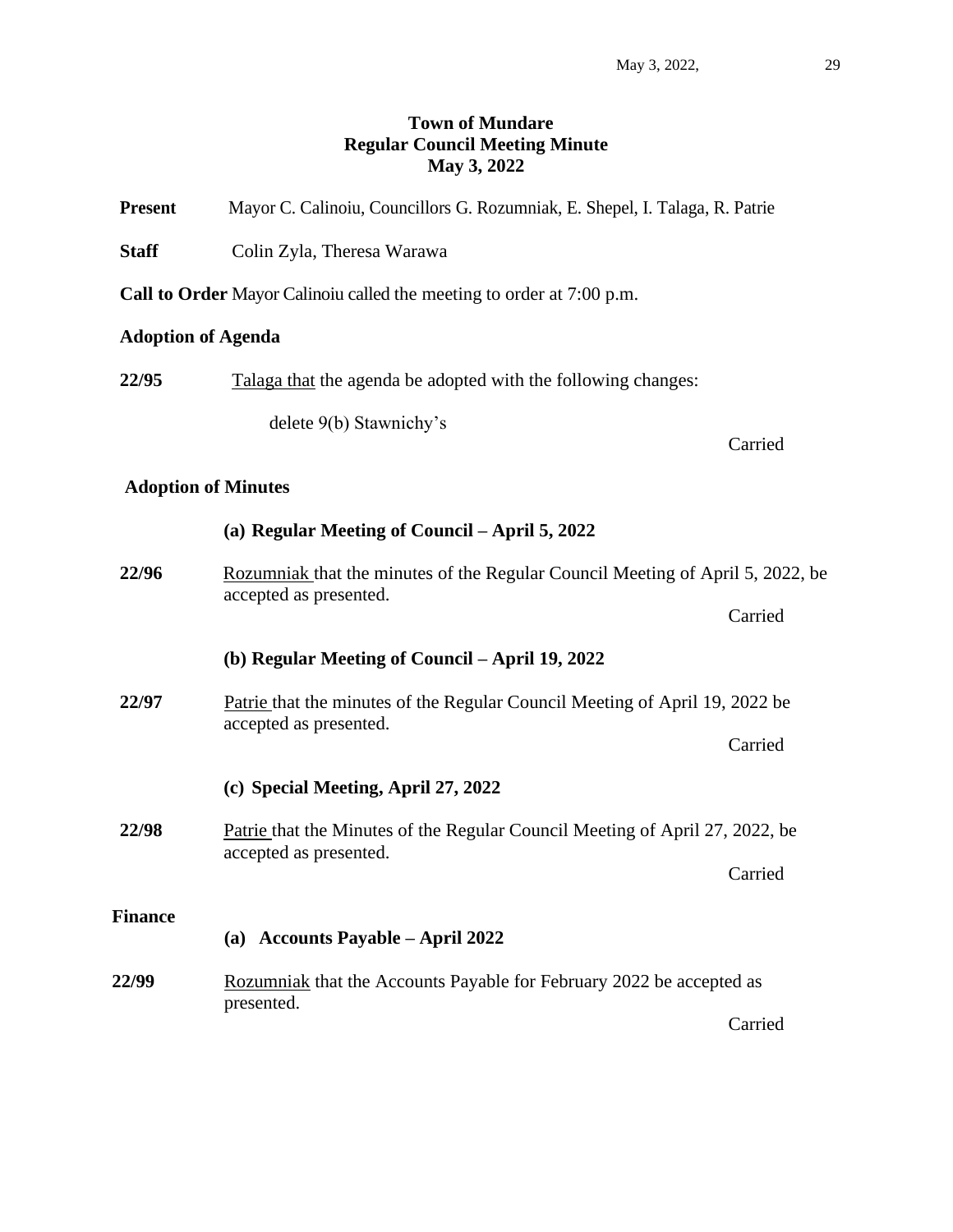|                 | (b) Fees Bylaw $940/22$                                                                                                                                                                     |                     |  |
|-----------------|---------------------------------------------------------------------------------------------------------------------------------------------------------------------------------------------|---------------------|--|
| 22/100          | Talaga that Fees Bylaw 940/22 be given first reading.                                                                                                                                       |                     |  |
|                 |                                                                                                                                                                                             | Carried             |  |
| 22/101          | Patrie that Fees Bylaw 940/22 be given second reading.                                                                                                                                      |                     |  |
|                 |                                                                                                                                                                                             | Carried             |  |
| 22/102          | Rozumniak that permission be given for third and final reading of Fees Bylaw<br>940/22.                                                                                                     |                     |  |
|                 |                                                                                                                                                                                             | Carried Unanimously |  |
| 22/103          | Shepel that Fees Bylaw 940/22 be given third and final reading                                                                                                                              |                     |  |
| <b>Business</b> |                                                                                                                                                                                             | Carried             |  |
|                 | (a) Unfinished Business                                                                                                                                                                     |                     |  |
| 22/104          | Shepel that unfinished business be accepted as information                                                                                                                                  | Carried             |  |
|                 | (b) Police Fine Resolution                                                                                                                                                                  |                     |  |
| 22/105          | Talaga that Council approve the Policing Fines and Penalties Revenue Sharing as                                                                                                             |                     |  |
|                 | presented.                                                                                                                                                                                  | Carried             |  |
| 22/106          | Rozumniak that Council approve the letter to the Minister of Justice and Solicitor<br>General.                                                                                              |                     |  |
|                 |                                                                                                                                                                                             | Carried             |  |
|                 | (c) ABMunis Energy Aggregation Program                                                                                                                                                      |                     |  |
|                 | Alberta Municipalities is doing an RFP for a ten year energy contract.                                                                                                                      |                     |  |
| 22/107          | Patrie that Council approve the execution of the Power+ contract to participate in<br>the Alberta Municipalities Power+ program for procurement of electricity starting<br>January 1, 2024. |                     |  |

Carried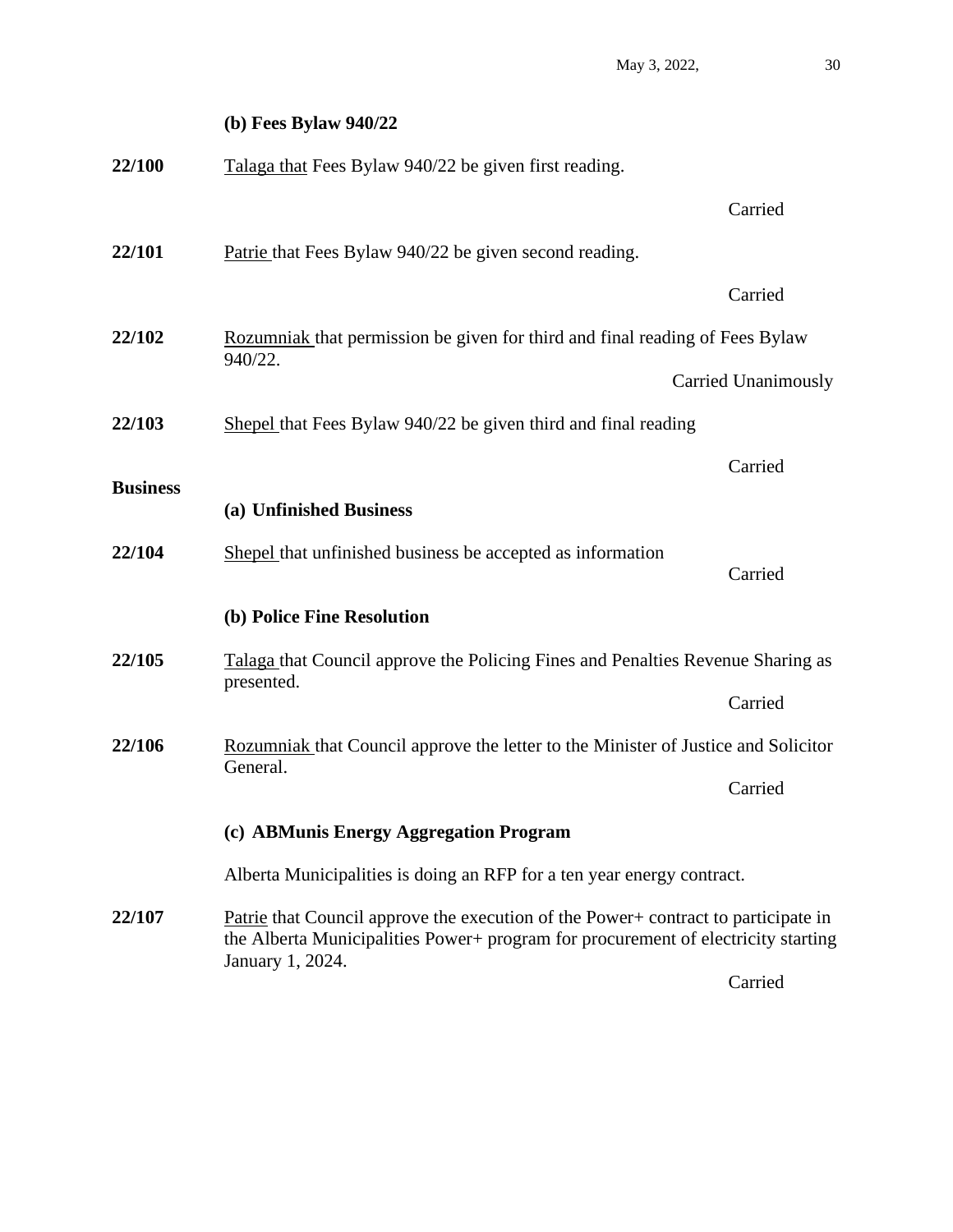### **(d) Four Way Stops- Main Street**

Discussion of safety on main street.

- **22/108** Patrie that stop signs be placed going East and West on 50 Avenue at 50 street as a pilot project. Carried **22/109** Rozumniak that the intersection of 53 Avenue and 50 Street be turned into a become a 4 way stop as a pilot project. Carried **22/110** Rozumniak that the pilot projects be for a period of 3 months. Carried **(e) Massage Therapist** Discussion took place regarding office space for the massage therapist.
- 22/111 Rozumniak that the bowling alley not be closed.
	- Carried

## **(f) Digital Sign**

Concerns raised at the Digital Sign Town Hall meeting were discussed.

22/112 Shepel that Digital Sign discussions be tabled to a future meeting.

Carried

#### **(g) \$1/lot program**

Discussion took place regarding a request for an extension for a deposit on a \$1/lot program lot.

22/113 Rozumniak that an extension be granted for the deposit to May 31, 2022.

Carried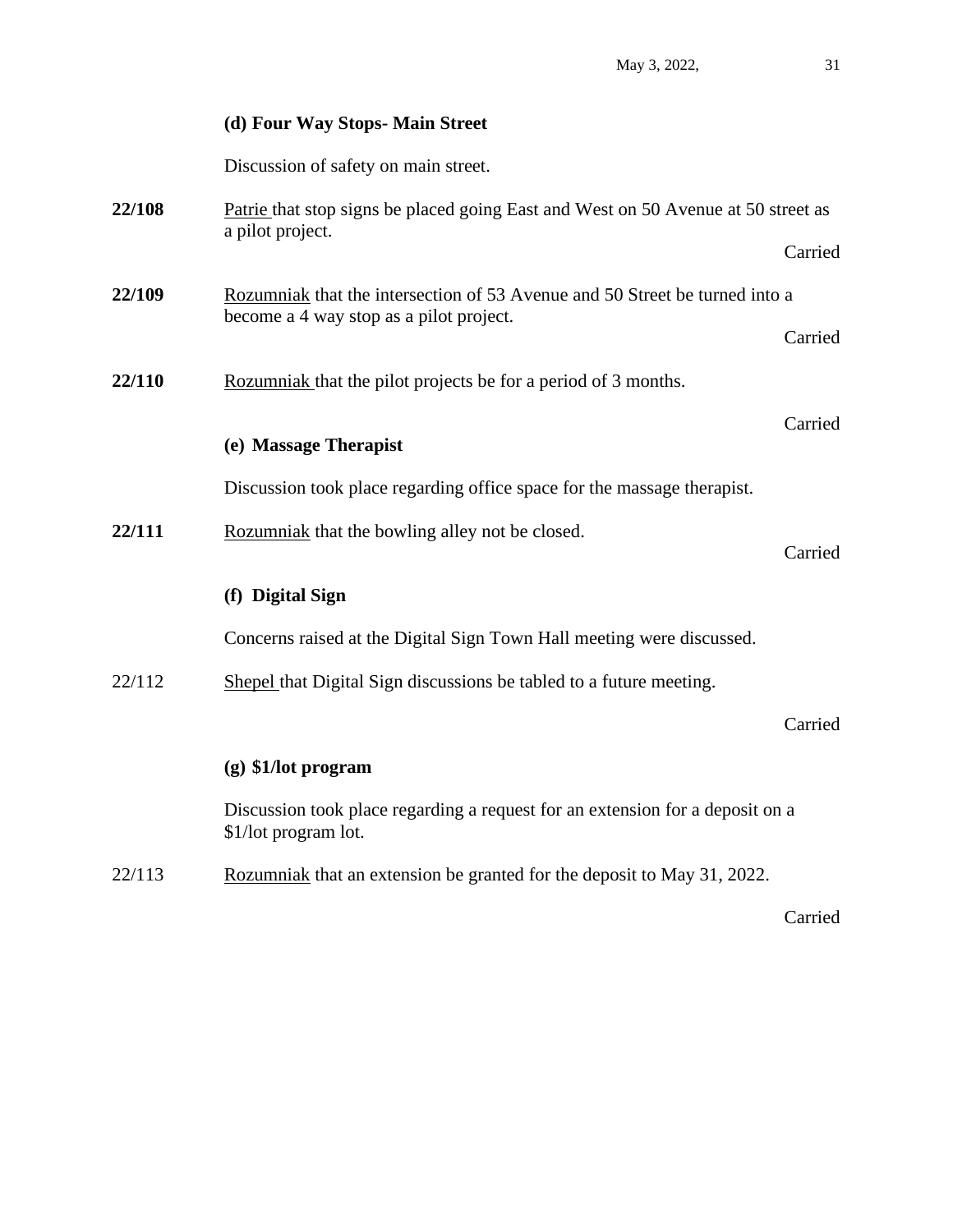## **Correspondence**

# **(a) MLA Jackie Armstrong -Homeniuk**

Letter of congratulations.

**22/114** Patrie that Correspondence be accepted as presented.

Carried

## **Staff and Council Reports**

## **Cheryl Calinoiu**

-attended two regular Council Meetings -attended Special Meeting -attended Town Hall Meeting in regards to the Digital Sign -attended Vegreville Tourism Board Meeting -attended Mundare Fire Department Fish Fry -attended Baba Bistro Grand Opening -attended Town of Bruderheim Mayor Gala -attended Volunteer Appreciation Supper -participated in Town Councillor tour of the Town

# **Rick Patrie**

**-**attended one Regular Council Meeting **-**attended Special Meeting **-**attended Town Hall Meeting in regards to the Digital Sign **-**attended Baba Bistro Grand Opening **-**attended Volunteer Appreciation Supper **-**attended Mundare School SAC Meeting **-**participated in Town Councillor tour of the Town

# **Glen Rozumniak**

-attended two Regular Council Meetings -attended Special Meeting -attended Volunteer Appreciation Supper -attended two St. Michael Regional Landfill Commission meetings -participated in Town Councillor tour of the Town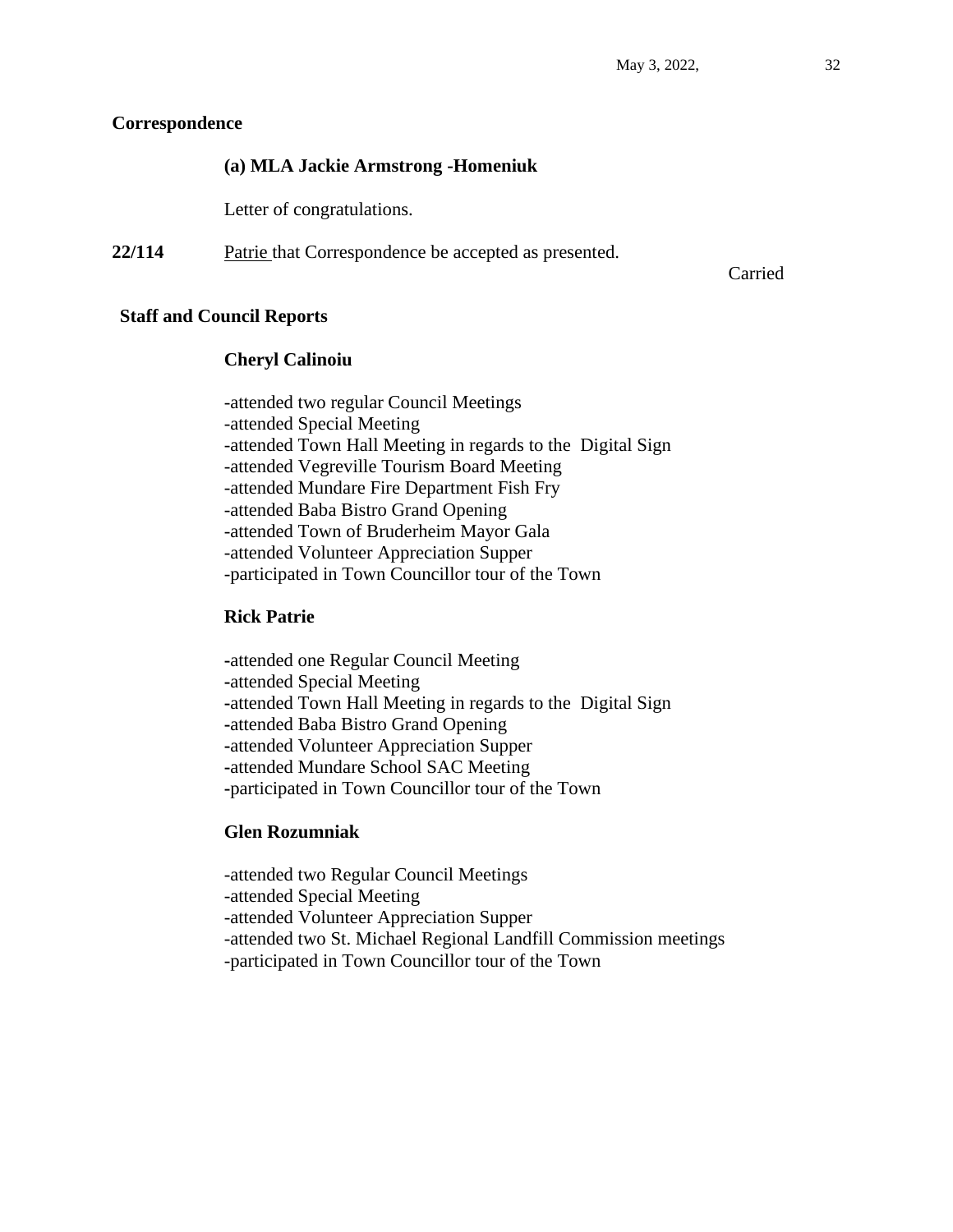### **Eddie Shepel**

-attended two Regular Council Meetings -attended Special Meeting -attended Town Hall Meeting in regards to the Digital Sign -attended Town of Bruderheim Mayors Gala -attended Fort Saskatchewan Chamber of Commerce Gala -attended Baba's Bistro Grand Opening -attended Volunteer Appreciation Supper

## **Irene Talaga**

-attended two Regular Council Meetings -attended Special Meeting Council Meeting -attended Town Hall meeting in regards to Digital Sign -attended Community Futures Meeting -attended Mundare Fire Department Fish Fry -attended Baba Bistro Grand Opening -attended Volunteer Appreciation Supper -attended John Batiuk Water Commission meeting via Zoom

#### **Colin Zyla**

**-**attended two Regular Council Meetings -attended Special Meeting -attended Town Hall Meeting in regards to the Digital Sign -attended Alberta Municipal Affairs Power+ Presentation -attended 911 presentation with Lamont County -attended Baba Bistro Grand Opening

A recess from 8:00 p.m. to 8:05 p.m.

#### **Closed Session**

#### **(a) Tax Recovery – Section 17 of FOIP**

| 22/115 | Talaga that the meeting go into closed session at 8:05 p.m. to discuss tax recovery<br>properties under Section 17of FOIP |         |
|--------|---------------------------------------------------------------------------------------------------------------------------|---------|
|        |                                                                                                                           | Carried |
|        | Mayor Calinoiu, Councillors I. Talaga, G. Rozumniak, E. Shepel, R. Patrie, CAO<br>C. Zyla went into Closed Session.       |         |
| 22/116 | Rozumniak that the meeting come out of closed session at 8:25 p.m.                                                        | Carried |